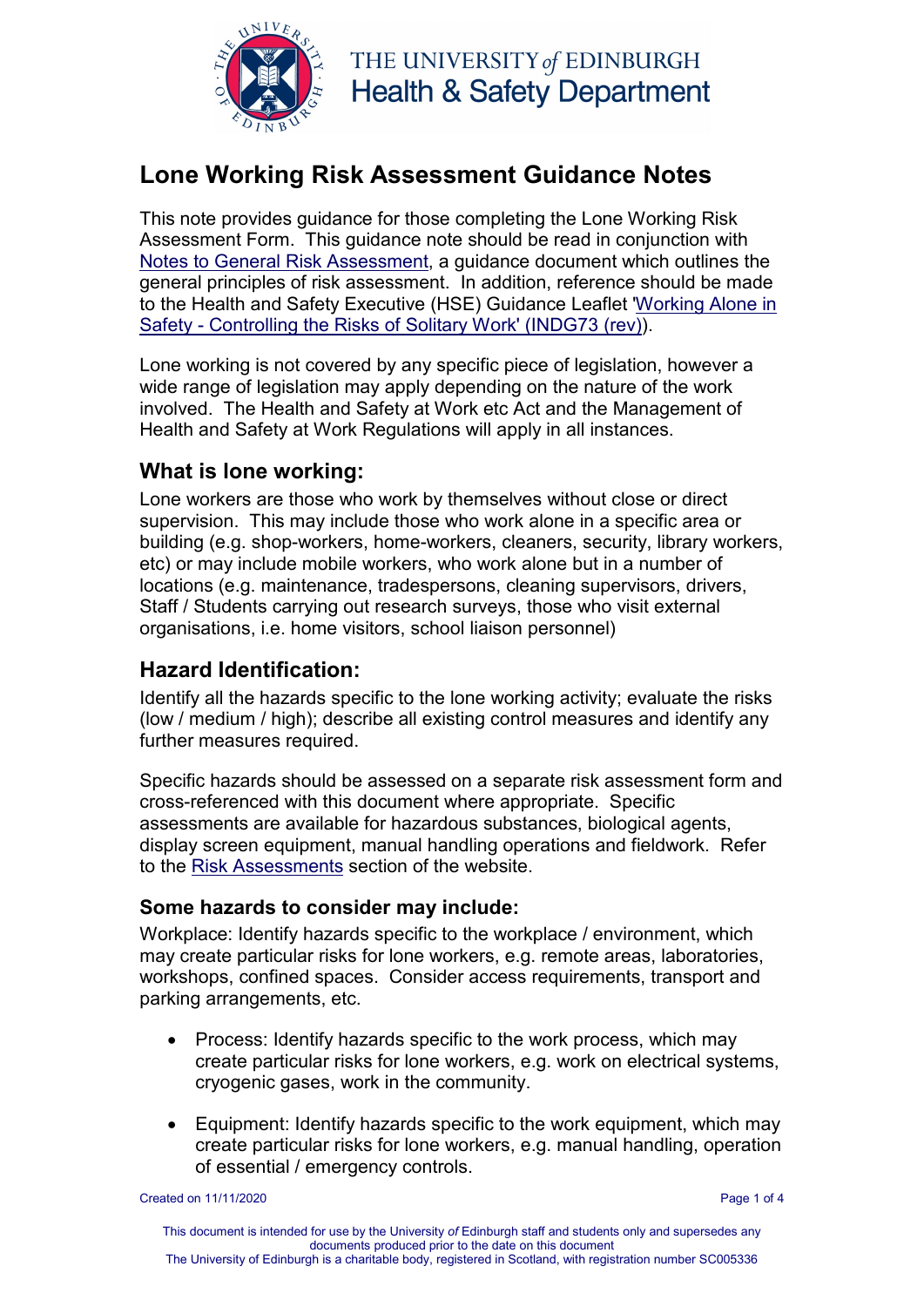

- Violence: Identify the potential risk of violence. Is there a history of violence or threats to Staff?
- Individual: Identify hazards specific to the individual, which may create particular risks for lone workers e.g. medical conditions, disabilities, gender, expectant mothers, age, inexperienced, etc.
- Work Pattern: Consider the lone worker's work pattern and how it relates to those of other workers, in terms of both time and geography.
- Other: Specify any additional hazards particular to the lone work.

## **Control measures:**

Identify existing control methods, assess their effectiveness and specify any additional controls that may be necessary. Consider alternative work methods, training, supervision, protective equipment / devices, etc.

Some measures to consider may include:

- specific information, instruction and training (e.g. emergency procedures, out-of-hours procedures, personal safety training, etc).
- increased communication systems / procedures (e.g. regular prearranged contact by e.g. mobile phone)
- increased supervision
- increased security (e.g. cctv, secure access, personal alarms)
- increased lighting at entrances, exits, car parks

#### **Persons at Risk:**

Identify all those who may be at risk. It is important that these individuals are made aware of the outcome of the risk assessment and informed of all necessary control measures.

#### **Training:**

Identify the level and extent of training required, taking into account the nature of the lone working activity. Consider the knowledge and experience of individuals, particularly young and new workers. Lone workers should be given information to deal with normal everyday situations but should also understand when and where to seek guidance or assistance from others, i.e. unusual or threatening situations, etc.

# **Supervision:**

Created on 11/11/2020 Page 2 of 4 The extent of supervision required will depend upon the level of risks involved and the ability and experience of the lone worker. A few examples of supervisory measures which may be useful in some circumstances, include: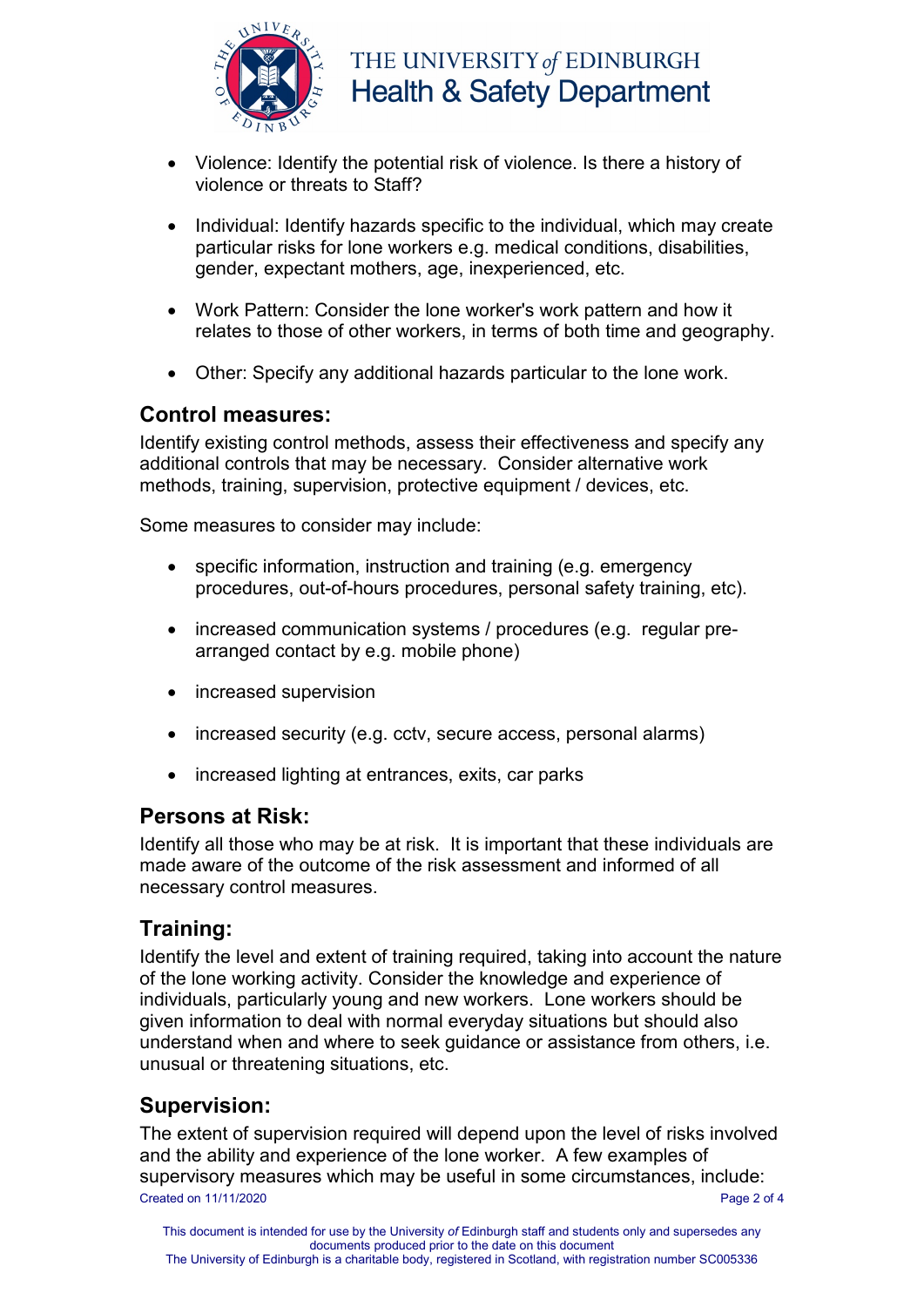

THE UNIVERSITY of EDINBURGH **Health & Safety Department** 

- Periodic telephone contact with lone workers,
- Periodic site visits to lone workers.
- Regular contact (telephone, radio, etc),
- Automatic warning devices, e.g., motion sensors, etc.,
- Manual warning devices, e.g., panic alarms, etc.,
- End of task / shift contact (i.e. returning keys)

#### **Additional information:**

Identify any additional information relevant to the lone worker, including emergency procedures, out-of-hours contact details, first aid provisions, etc.

# **Recording of assessment details:**

It is important that schools maintain records of risk assessments for inspection. Obtaining a signature from individuals to confirm that they have read and understood the information contained in the risk assessment is advised and should be implemented at the discretion of each school.

## **Example:**

The following example is taken from the Education Service Advisory Committee (ESAC) / Health and Safety Executive (HSE) publication 'Managing health and safety aspects of research in higher and further education'.

A psychology school conducts interviews with members of the public who are paid for their time. Researchers interview the subjects alone, sometimes in sound-proofed rooms. If a researcher came to any harm it could be several days before his/her absence was noted. Action taken includes:

- The supervisor assesses the risks involved in the project. Although there has never been an incident affecting personal safety, the supervisor consults with researchers and safety representatives and identifies a number of possible improvements.
- The head of school sanctions changes to the way subjects are selected for interview, introducing a 'registered participant panel' which involves obtaining more detailed information from the participant.
- The university Council provides financial support to allow the school to provide a waiting room, which would prevent people from having general access to the premises, and to integrate the school's office and interview facilities. This means that there would always be somebody in the vicinity of the interview rooms to help in an emergency. In the